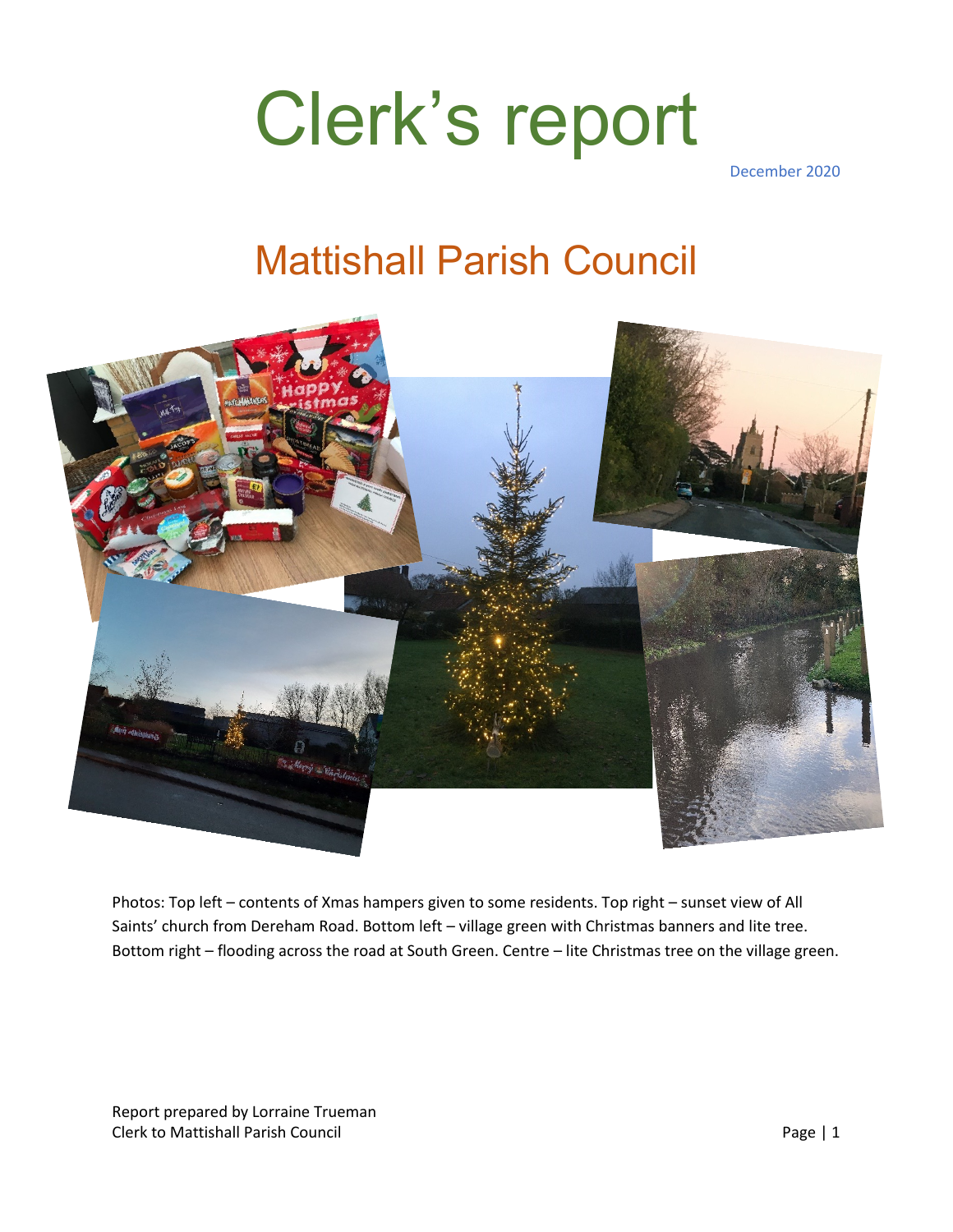# Clerk's report

December 2020

#### The items below relate to actions/resolutions from the 7 December meeting:

Item 16: A total of 31 hampers were delivered to local residents just before Christmas. Many thanks to Jo Bishop, Mattishall Volunteer Hub, Mattishall and Burgh Charity, Norfolk Community Foundation, and our Parish Councillors who all worked hard to make this happen.

#### Items requiring explanation on the 4 January agenda

Item 7: The heavy rainfall that we have experienced during 2020 has seen a number of roads within the Parish flooded. These include, Dereham Road (towards Yaxham), Old Hall Road, Thynnes Lane, South Green and Mattishall Lane. During 2020 residents have contacted me to raise concerns over the flooding and the impact it is having on property, health and safety of road users.

Item 8: Norfolk County Council and Highways England held a meeting on 15 December to provide an update on the NWL. Wensum Valley Alliance are asking for a review of the road schemes and are looking for those who would support this.

Item 9: On 15 December Superintendent Lou Provart, the new District Commander for Breckland and West Norfolk held a strategic level briefing with Cllr Smith attending. The next SNAP meeting is scheduled for 27 January.

Item 13: The council does not currently have a social media policy in place and currently has very little social media presence. To enable the council to develop this further agreeing a policy is key.

#### Additional items for information

Village green – the council has agreed with the landowner to install a gate at the back of the village green to make it easier to retrieve any balls that go astray. We are currently looking at quotes to get this done and aim to get the gate installed in the spring.

Burgh Lane cemetery – the wall at the entrance has now be repaired but we are still discussing the repairs needed on the corner after it was hit by a lorry in November.